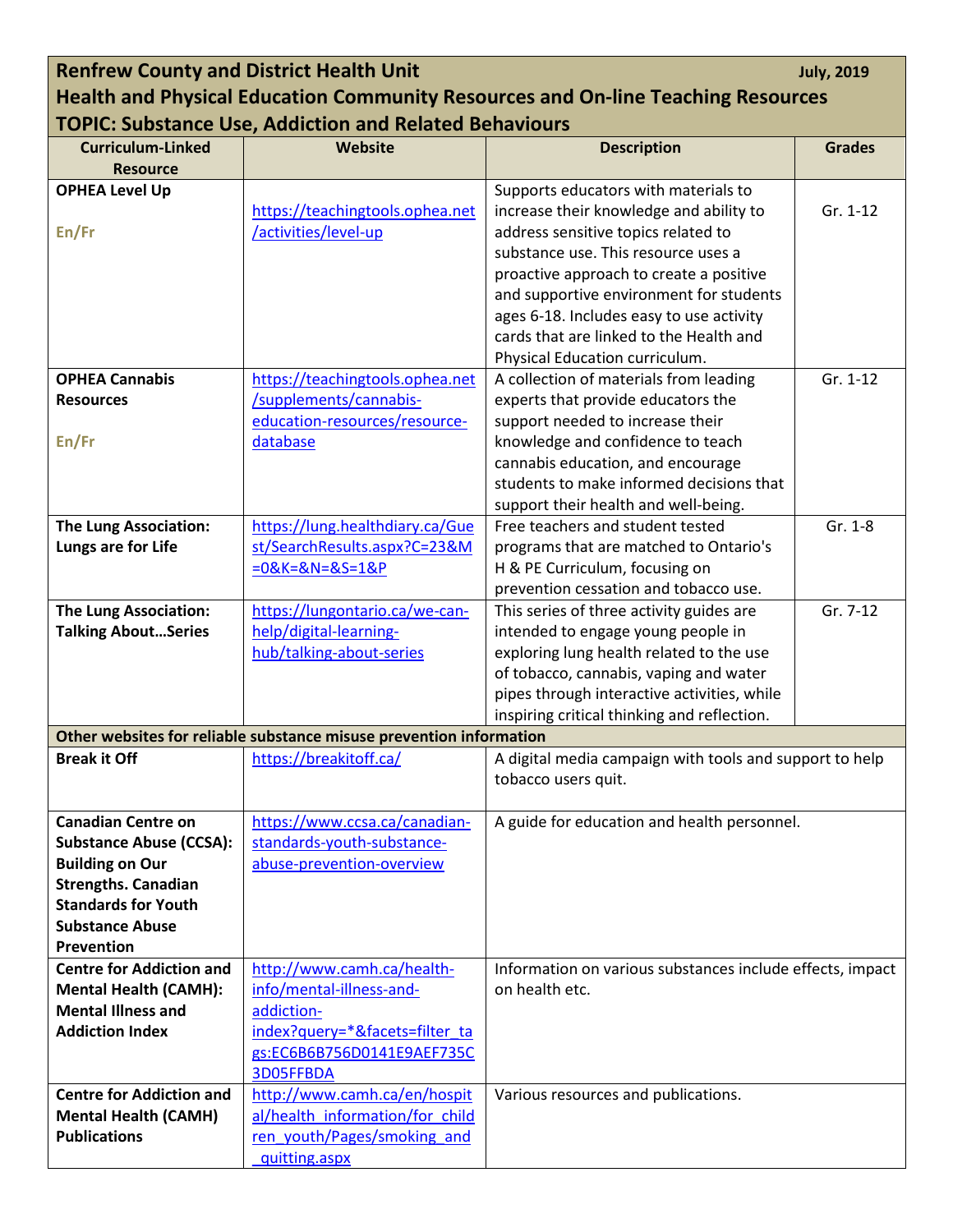| <b>Centre for Addictions</b>    | https://www.uvic.ca/research/c   | A set of learning modules that strive to strengthen         |  |
|---------------------------------|----------------------------------|-------------------------------------------------------------|--|
| <b>Research of B.C.: iMinds</b> | entres/cisur/publications/helpin | students' understanding of healthy behaviours and their     |  |
|                                 | g-schools/iminds/                | relationship to substance use and mental wellness.          |  |
| <b>Challenges, Beliefs and</b>  | https://parentactionondrugs.or   | A peer education program on alcohol, tobacco, cannabis      |  |
| <b>Changes</b>                  | g/program-resources/resiliency-  | and other drugs. Training provided for senior high school   |  |
|                                 | building-programs-and-           | students to lead a program to educate and raise             |  |
|                                 | resources/                       | awareness about substance use with younger peers.           |  |
| <b>Discussing Pot and</b>       | https://www.cpha.ca/pot-         | A guide to help facilitate conversations and raise          |  |
| <b>Driving with Teenagers:</b>  | driving                          | awareness among young drivers and passengers on the         |  |
| <b>A Guide for Adults</b>       |                                  | harms associated with cannabis-impaired driving.            |  |
| En/Fr                           |                                  |                                                             |  |
| <b>Health Canada: Health</b>    | https://www.canada.ca/en/heal    | Provides resources on the health risks and how to talk to   |  |
| <b>Risks of Vaping</b>          | th-canada/services/smoking-      | teens about vaping.                                         |  |
|                                 | tobacco/vaping/risks.html        |                                                             |  |
| <b>Government of Canada:</b>    | https://www.canada.ca/en/heal    | Provides educational resources to educate youth about       |  |
| <b>Canadian Drugs and</b>       | th-canada/services/substance-    | the risks of drug and substance use.                        |  |
| <b>Substances Strategy</b>      | use/canadian-drugs-substances-   |                                                             |  |
|                                 | strategy.html                    |                                                             |  |
| <b>Keeping Youth</b>            | https://www.islandhealth.ca/sit  | This report contains a review of evidence and practice      |  |
| <b>Connected, Healthy and</b>   | es/default/files/2018-           | related to community-based approaches to substance          |  |
| Learning: Effective             | 04/keeping-youth-connected-      | use, with a focus on alternatives to suspension.            |  |
| <b>Responses to Substance</b>   | sustance-use-school-             |                                                             |  |
| Use in the School Setting       | settings.pdf                     |                                                             |  |
| Mindyourmind: A to Z            | https://mytoolkit.ca/atoz-       | An online learning resource that aims to be a plain         |  |
| <b>Substance Use</b>            | substance/story_html5.html       | language resource to explore the topic of substance use     |  |
|                                 |                                  | with youth ages 14-16.                                      |  |
| <b>Mothers Against Drunk</b>    | https://madd.ca/pages/progra     | To assist parents and teachers, MADD Canada has             |  |
| <b>Driving (MADD)</b>           | ms/youth-services/               | developed education programs, victim support services       |  |
|                                 |                                  | and other resources, such as links and statistics for youth |  |
|                                 |                                  | of all ages.                                                |  |
| <b>OPHEA:</b>                   | http://www.ophea.net/sites/de    | Free downloadable resource guide that provides a            |  |
| <b>Ideas for Action</b>         | fault/files/pdfs/HSC/SFO IdeasF  | collection of activities that can be used in schools and    |  |
|                                 | orActionFinal_14OC14.pdf         | communities to support tobacco prevention.                  |  |
| <b>Ontario Public Health</b>    | https://opha.on.ca/Resource-     | A resource for Health Professionals who works with          |  |
| <b>Association Youth</b>        | Documents/Youth-Engagement-      | youth. For Grades 6-8 but can be adapted for older          |  |
| <b>Engagement Toolkit:</b>      | Toolkit.aspx                     | youth.                                                      |  |
| <b>Working with Middle</b>      |                                  | *** \$30 for toolkit                                        |  |
| <b>School Students to</b>       |                                  |                                                             |  |
| <b>Enhance Protective</b>       |                                  |                                                             |  |
| <b>Factors and Resiliency</b>   |                                  |                                                             |  |
| <b>Ontario Students Against</b> | www.osaid.org                    | OSAID is an anti-impaired driving initiative which is found |  |
| <b>Impaired Driving (OSAID)</b> |                                  | across the province of Ontario, Canada, aimed primarily     |  |
|                                 |                                  | at youth involvement in combating impaired driving.         |  |
|                                 |                                  | *** Program, with resources for OSAID members               |  |
| <b>Parent Action on Drugs</b>   | www.parentactionondrugs.org      | Provides innovative and relevant resources and services,    |  |
|                                 |                                  | based on current research and "better/best practices"       |  |
|                                 |                                  |                                                             |  |
|                                 |                                  | aimed at parents, professionals (teachers, health           |  |
|                                 |                                  | promoters, practitioners) and youth.                        |  |
| <b>Planet Youth</b>             | https://www.regionh.dk/foreby    | Power point presentation reviewing the Icelandic Model      |  |
| <b>Evidence Based Primary</b>   | ggelseslaboratoriet/m%C3%B8d     | of youth substance use.                                     |  |
| <b>Prevention: The</b>          | er/Documents/Planet%20Youth      |                                                             |  |
| <b>Icelandic Model</b>          | %20Copenhagen%20November         |                                                             |  |
|                                 | %202018%20FIN.pdf                |                                                             |  |